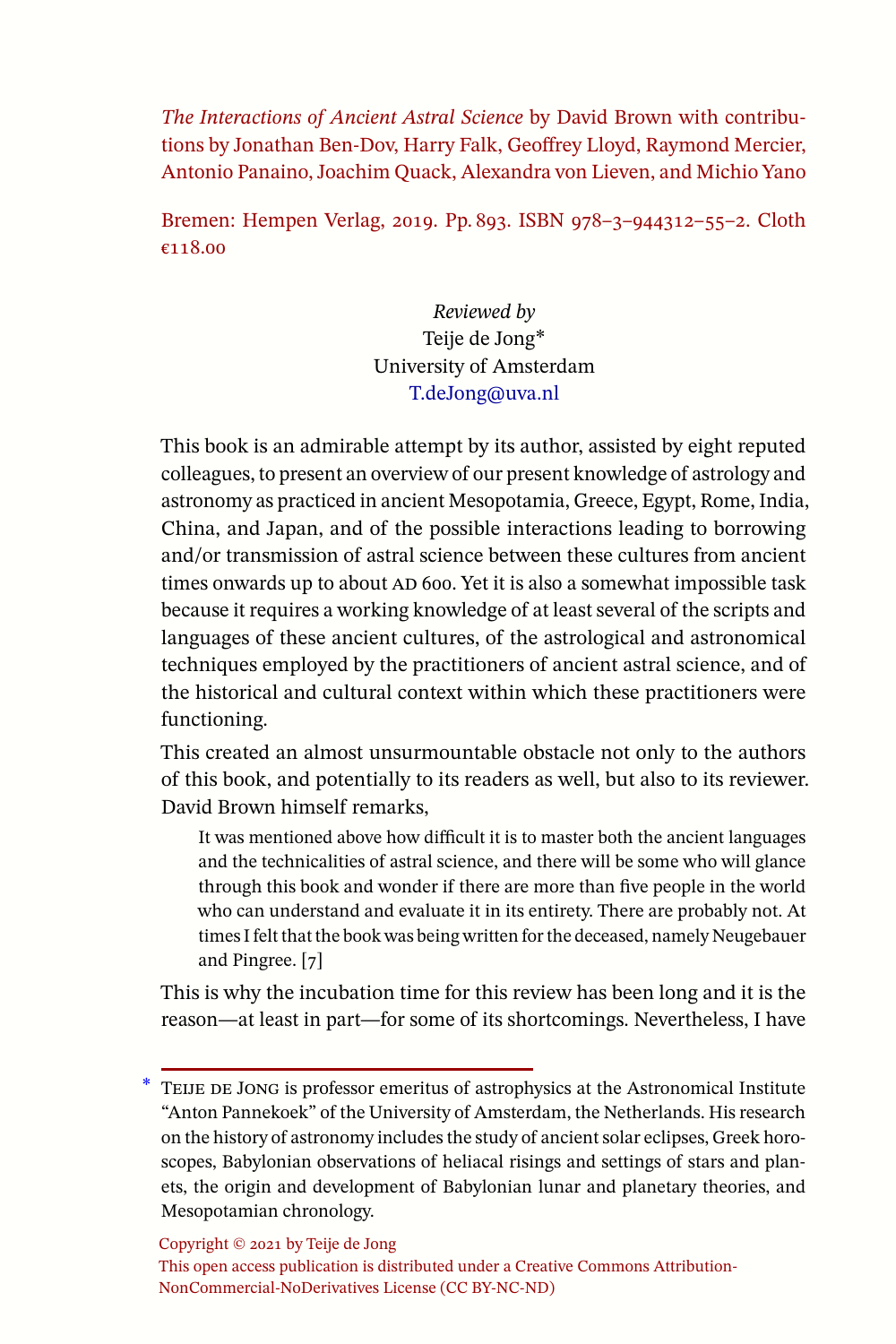read Brown's book with great pleasure and not seldom with excitement; the subject matter is close to my heart and the author has both a pleasant, personal style of writing, and strong opinions. Moreover, he makes a serious and, in my opinion, successful effort to approach the problem of the possible transmission between ancient systems of astral science afresh and with an open mind by introducing the more general concepts of "resonance" and "interaction" to replace "borrowing", "transmission", or "adoption". The advantage of his choice of terms is that it leaves the direction and intensity of the process initially unspecified, to be determined later by further study and analysis.

The book is thick, covering almost 900 pages, with Brown responsible for about 75% of the text and the other eight contributors for the remaining 25%. Rather than summarize the contents in words, I give here a condensed version of the table of contents from which the main topics treated and the emphasis they receive in the book can be directly derived:

- 1. Introduction (30 pages)
- 2. Mesopotamian Astral Science (31 pages)
- 3. Egyptian Astral Science (9 pages)
	- a. Egypt as Astronomical-Astrological Centre between Mesopotamia, and India (Joachim Quack) (56 pages)
	- b. From Crocodile to Dragon History and Transformations of the *Dodekaoros* (Alexandra von Lieven) (15 pages)
- 4. West Semitic Astral Science (with Jonathan Ben-Dov) (24 pages)
	- a. Babylonian Astral Sciences in West Semitic Sources: The Case of Qumran (Jonathan Ben Dov) (32 pages)
- 5. Astral Science in Greek and Latin (122 pages)
	- a. Transmission Successes and Failures. Methodological Issues and the Case of 4th Century BCE Greek Astronomy: A Preliminary Sketch (G. E. R. Lloyd) (12 pages)
- 6. Astral Science in the Hellenistic Period (133 pages)
- 7. Iranian Astral Science (27 pages)
	- a. On Iran's Role in the Transmission of Ancient Astral Sciences and the Ramifications Thereof (Antonio Panaino) (34 pages)
- 8. Indian Astral Science (13 pages)
	- a. The Early Use of Naksatras (Harry Falk) (7 pages)
	- b. Alleged Mesopotamian Astrology in India (116 pages)
	- c. Alleged Mesopotamian Astronomy in India (65 pages)
	- d. The Earliest Greek Astral Science in India (23 pages)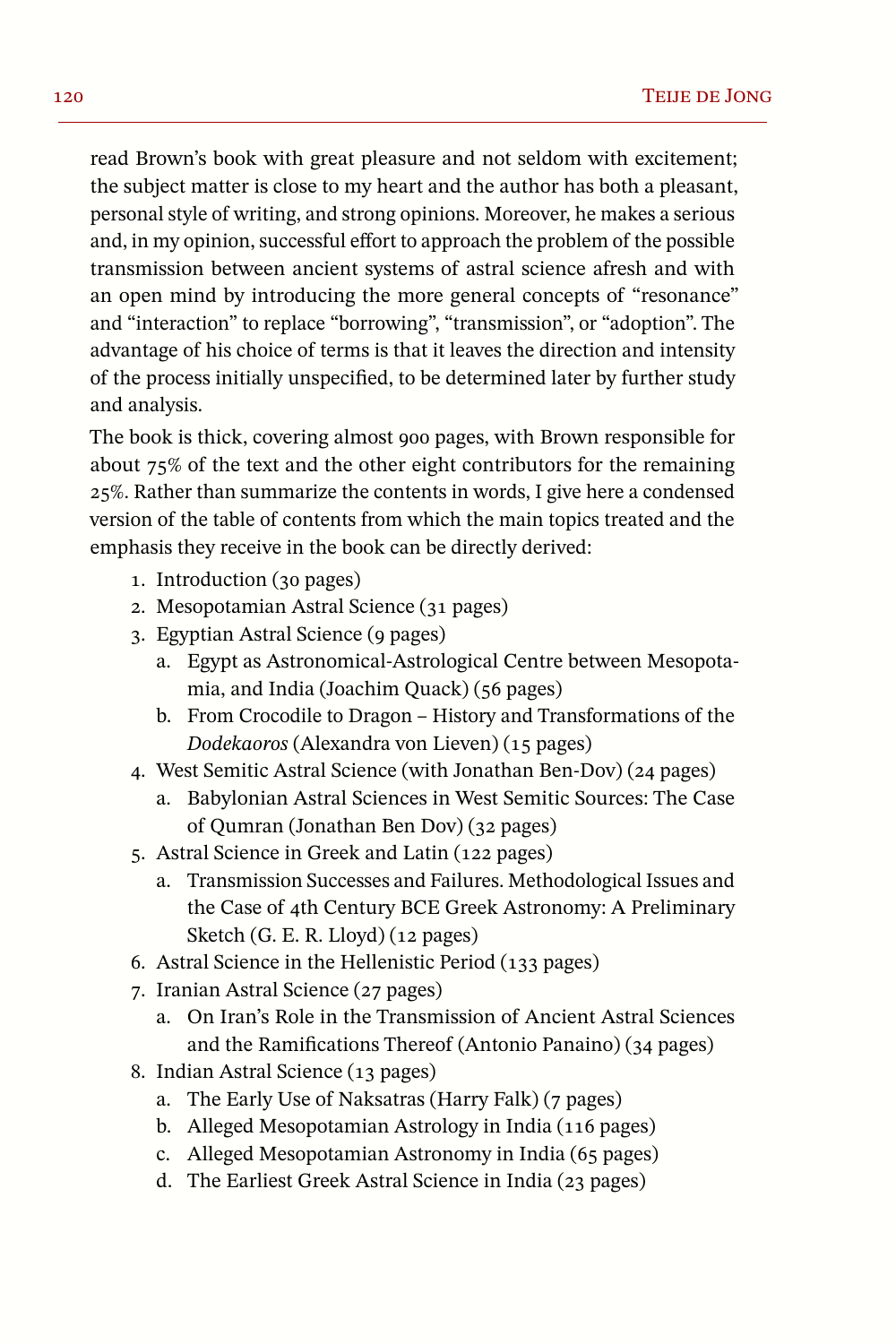- e. On the Originality of Indian Mathematical Astronomy (Raymond Mercier) (44 pages)
- 9. Astral Science in China (15 pages)
- 10. The Japanese Iconography of the Decans (Michio Yano) (16 pages)
- 11. Final Reflections (12 pages)
- 12. Bibliography of Resonances (49 pages)
- 13. Index (29 pages)

Brown describes the composition of the book in his introduction:

The alert reader will soon notice that the external contributions and my text are not always coherent. It was ambitious to experiment with the tried and tested formats that are either a book written by a single author or a collection of contributions with an introduction by the editor that attempts an overview. This is a book that is meant to be read from start to finish, and the connecting chapters are meant to concentrate the focus on the questions at hand—-what interactions took place and why, and can we produce a convincing and coherent description of the development of the astral sciences in the Old World that takes into full consideration their interactions? While this means that I can eschew the usual convention of summarizing the external contributions in this introduction, I cannot pretend that the format works flawlessly. The placing of von Lieven's article was most difficult, for example, since it deals with a supposed connection between Egypt and China. It is also less minimalist in its assumption of influence than my parts, or those of Falk, Quack, Mercier, or Ben-Dov. Panaino is also rather more maximalist in approach than I might be. The first part of Lloyd's contribution would sit better in this introduction, and Yano's contribution in part goes beyond the temporal limits of the project. In thisregard, it is fair to say that while all contributions are valuable works of scholarship, some are more apposite to the express aim of this book than others. [5]

One of the main theses proposed in the Brown bible, as I have called it among colleagues, is that astrology is the driving force behind all astronomy carried out in antiquity. His views are summarized in the introduction:

We may be tempted to think that Hipparchus availed himself of Babylonian observational data and astronomical parameters because of an "academic" interest in astronomy, but a different motivation is suggested in ch.5. The spread of zodiacal astrology was affected by historical circumstance, by the transmissibility of the astronomy that accompanied it, and by the presence of existing astrological techniques in the adopting cultures, but can we deny that the private, commercial exploitation of the heavens was not the dominant factor in the transmission of astrology and astronomy first from Babylonia to Egypt, Iran, the West Semitic areas, Greece, and Rome, and thence from Roman Egypt to Iran and India?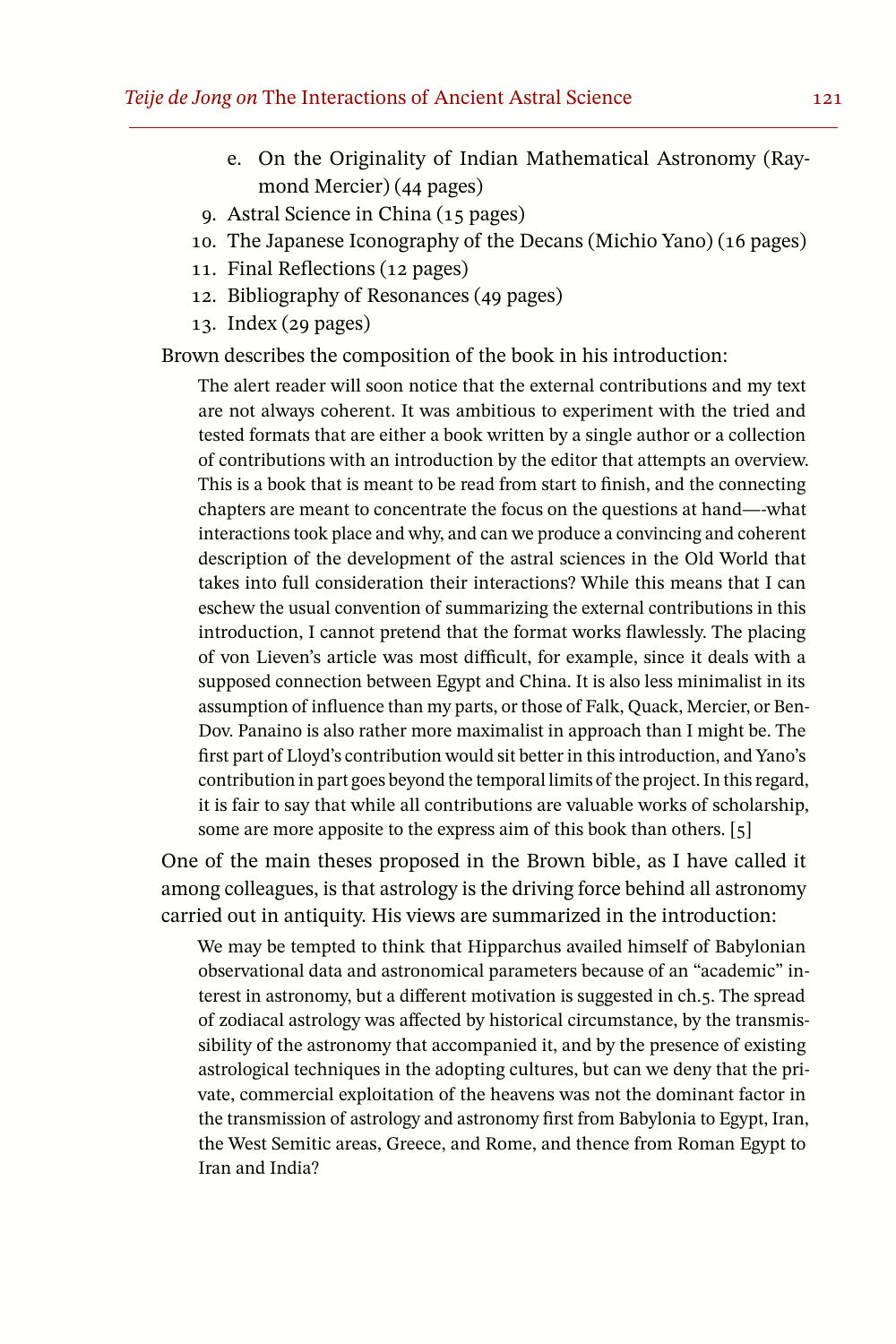We may have an aversion to thinking that private astral divination was the driving force behind these two great spreads of astral science in the pre-Muslim period. The ground may have been prepared by those with agendas other than the exploitation of a market based on human fascination with the heavens and the future, but it was those who saw a way to make a living out of personal astrology and who made the effort to familiarize themselves with the complexities of cuneiform arithmetic astronomy and the rules of astrological interpretation who drove the spread. Let us not ignore the fact that theirs was a great effort. It was far more than the adopting of a few easy-to remember parameters, as with the 19-year calendrical cycle, say, or some ancient wisdom vis a vis the malefic quality of a planet. It required *translation.* It was these entrepreneurs, largely unknown, who happily elaborated on the astrological techniques used in Mesopotamia, while making next to no contribution to the quality of the accompanying arithmetic astronomy, save altering the predicted dates to the local calendar and adapting the methods to suit their needs better. This seems typical of commercialization. No program of making and recording observations akin to that which had existed in Babylonia was available in those areas that then made free use of those hard won parameters and techniques, that is until we turn to that strand of Graeco-Roman thought which continued to adhere to a view that astronomy should be formulated in a way that was coherent with philosophical teachings.

The *Syntaxis* records for us the traces of another observational program, one which had begun long before the second century CE, but seemingly without much success when it came to generating predictions comparably accurate to those made using arithmetic techniques. The *Syntaxis* also records for us a polemic in favor of spherical-trigonometric astronomy, and critical of arithmetic astronomy. At the same time, it avails itself of the parameters of arithmetic astronomy. Ptolemy presents his work as exemplary of a "method", a "scientific method" if we may use the terms anachronistically, leading from qualitative hypotheses to observations of what we might term "boundary condition" situations, to the mathematical determination of parameters, which in turn fill out the hypotheses and make the model quantitative. It is all very convincingly presented, but closer analysis reveals some fundamental flaws in both hypotheses and methodology. The flaws are passed over in silence, the adjustment of results disguised.

Why? Is this no more than sloppiness on Ptolemy's part? He was, indeed, remarkably prolific, but his exactness when it comes to the mathematical calculations speaks against this. Who was his audience? Who was he trying to convince? It seems to me we must look to his work on astrology, the *Tetrabiblos,* and his simplification of sphericaltrigonometric [*sic*]astronomical procedures for everyday use by astrologers in the *Handy Tables,* and the ultimate success of both compositions in the ancient world, to understand Ptolemy's agenda. He too, I argue, was trying to exploit the market in personal zodiacal astrology, and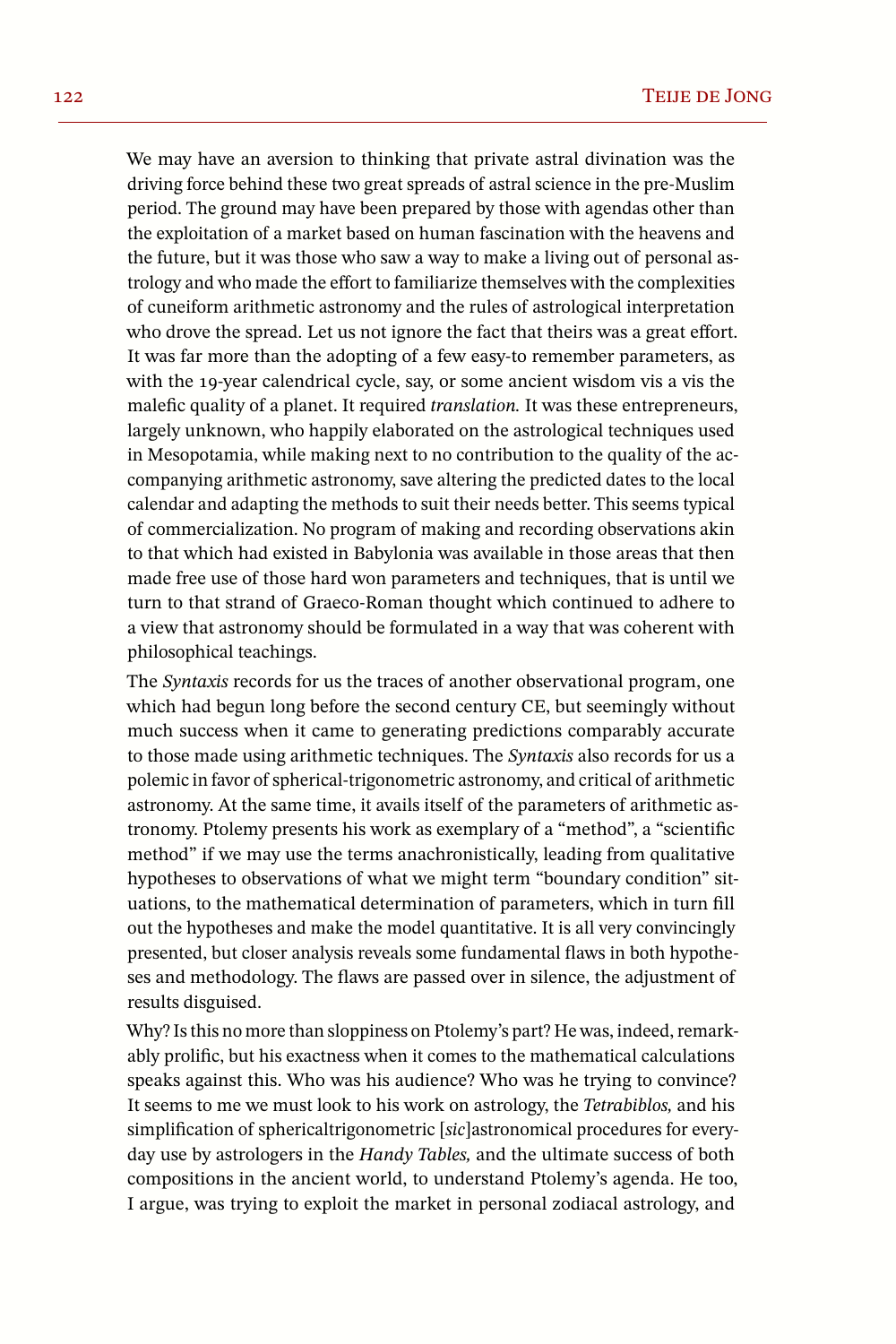he was competing with the dominant market leader, arithmetic astronomy, in doing this. The universality of trigonometric astronomy, its greater accuracy, and its alleged basis in careful observations, as well as its adherence to circular motion were all means by which to attract followers. His aims were doubtless far wider, and it is not clear that his works brought him substantial reward in his lifetime. His works drew on the achievements of earlier mathematicians and trigonometric astronomers and must be understood in this light, too. His was not the only form of trigonometric astronomy available either.

Astrologers were slow to embrace the new astronomy, but eventually embrace it they did. One of Ptolemy's aims, albeit delayed, was realized. By around CE 400 the new astronomy had such a large part of the market that astrologers in India, who had since familiarized themselves with astrology and arithmetic astronomical techniques from the West, made the supreme effort to learn the trigonometric ones too. Some of the greatest amongst them were able to make substantial and meaningful adaptations to the Graeco-Roman-Egyptian (and perhaps Sasanian, see ch.7) versions, and their agendas, too, may have exceeded the requirements of the mere commercial exploitation of the heavens by means of facilitating the writing of horoscopes. However, the rapid adaptation to the Indian context of zodiacal astrology and its further elaboration there, shows that India had become another market for this form of human psychological comfort.

The identification of the need was made in Babylonia, as was the creation of a great product. The size of the market there is still hard to assess, but it must have been substantial (Brown, 2008). Similar markets opened up in Egypt, Greece and Rome, the Levant, Iran, India, and finally around the world, though not without setbacks in the form of the opposition posed by organized religion, for example. The fact that trigonometric astronomy could portray itself as more convincingly coherent with some of the more popular ideas of the Roman world, was potentially more accurate, and worked at all locations, no doubt further assisted the spread of the personal astrology it came to underpin. More crucial, though, wasthe ease with which Babylonian zodiacal astrology was able to have Aristotelian, Stoic, Epicurean, native Egyptian, Iranian, native Indian and many other ideas grafted on to it, so much so, in fact, that it became in each of these cultures an almost "indigenous" tradition. In particular, such was the extent to which this Babylonian discipline was Egyptianized, that Egypt became known as the home of astrology for many Greeks. For the Indians, in turn, astrology is a *Yavana* science. In all these cases, the very ignorance of the adopting culture as to the true origin reflects on the nature of the transmissions. This is not transmission driven by interested academics, but business people, for whom the truth is what sells. Strabo, for example, is well aware of Babylon and Uruk's role in the development of astrology (ch. 2, here).

It is a coherent story that I am attempting to tell here, with the help of the team of invited experts. In answer to the self-evident critique, why not deal in the ancient categories themselves, I would answer that such an approach has failed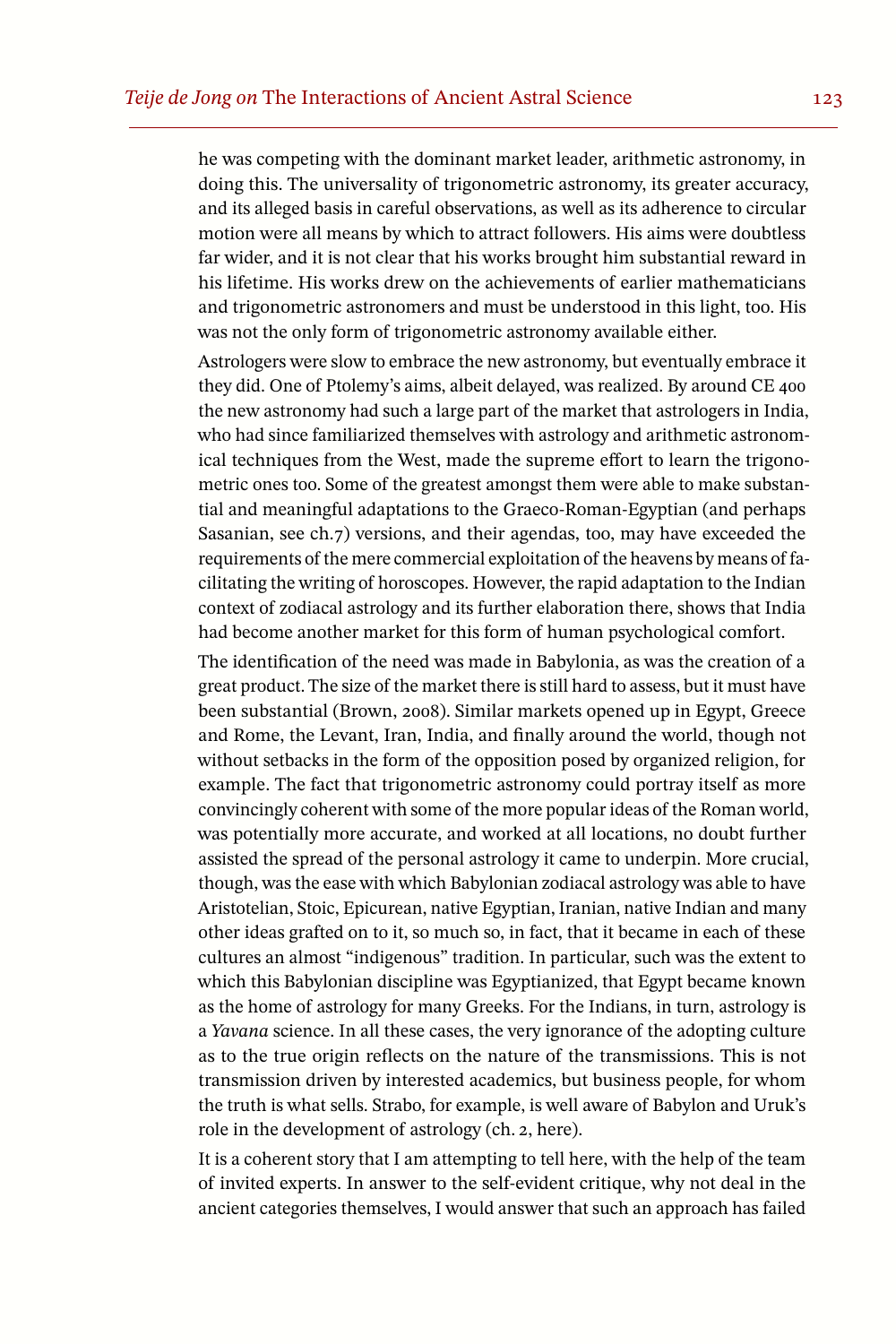in the past to produce clarity when it comes to the question of transmission and interaction. Scholars immersed in their respective fields do indeed have the best chance of producing the most robust account of the development of "astral science" within those cultures, if we accept for the moment that the category "astral science" can be, at least roughly, defined in each. Where that development, though, is dependent on outside influence the specialist scholar is confronted by specific difficulties emerging from their non-nuanced understanding of the other cultures. It is all too easy to try and fit the astralscience of the other culture into the ancient categories of the culture one knows best and detect all kinds of parallels that do not really exist. The solution, of course, is to have experts in differing fields collaborate, which is what is attempted here, but first they must have a series of terms with which they can communicate that can more or less be imposed on their data without too much damage being done to the native categories. It is with this in mind that a reductive approach has been adopted, and astral science broken down into the categories listed above. [22–25]

Brown questions the opinions of previous generations of scholars who saw too often transmission where there was none (Pingree) or who denied transmission where later research has shown its undeniable existence (Neugebauer). To illustrate the latter, he writes,

Equally, as regards Mesopotamian influence on Graeco-Roman astral science, Neugebauer's views of 1975 were falsifiable, and I argue, have been falsified, in particular as a result of the papyrus material from Egypt. Neugebauer's view in 1975 was that the influence was minimal, but he had altered his view on that by the late 80s. So radical is the revision since then that as this book will argue, Hellenistic Astral Science is a term that should now be understood to mean "Babylonian Astral Science in the Hellenistic Period", albeit often written in Greek and other cursive scripts. The discipline had been taken up by the Hellenes, and they made important contributions to its various manifestations, but despite its being attributed to the *Yavanas,* "Ionians", or Greeks by the Indians, even in India the core of the discipline after c.CE 300 remained Mesopotamian. [5]

Brown introduces his new concepts of "resonances" and "interactions":

The casual use of terms such as "adopting", "borrowing", "transmission", and so forth characterizes many works that attempt to compare and contrast ancient systems of astral science. It is all too easy to spot what appears to be a case of a parallel approach to a problem and suggest "transmission" and leave it at that. Indeed, one can show off one's breadth of knowledge and fill pages with copious notes in various ancient languages of "possible parallels" and prove almost nothing. In order to avoid this, a strategy has been developed which will now be outlined.

Examples of alleged "parallel approaches", of identical or similar parameters or names, in two or more languages written in different geographical areas are termed *resonances.* Thus termed, no assumption is made as to whether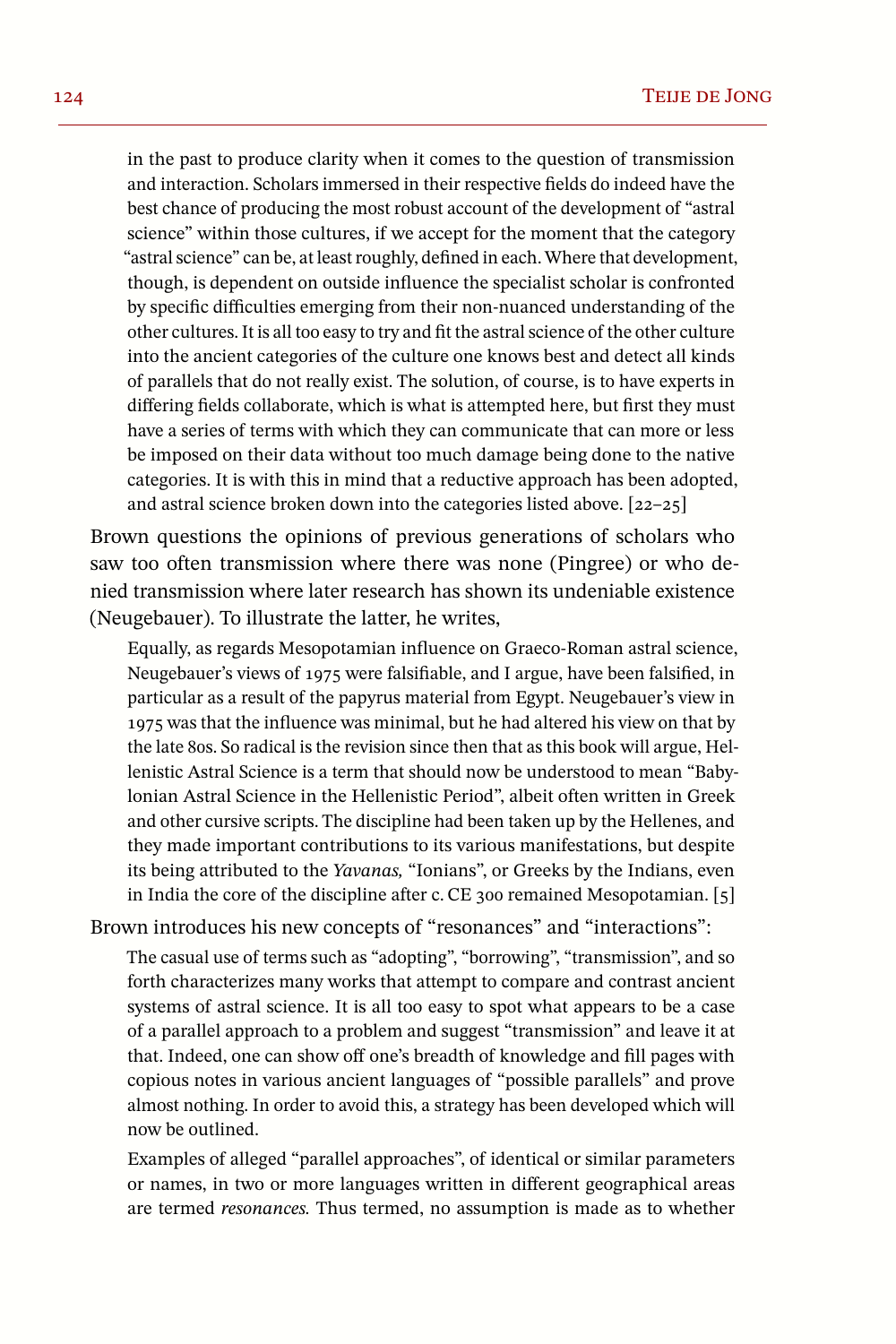the resonance in question does or does not attest to the use in one culture of a method, system, parameter, or name devised in an earlier. The term "interaction" rather than "transmission" will be commonly used so as not to prejudice the interpretation as to what reasons lay behind the use in one culture of astral science developed in another. Was it driven by the recipient or the creator of the work? Most of the resonances studied here have long since been noted by various authorities. Not all, however, for the reader will see that this author has not been immune to proposing some cases of interaction of intellectual ideas based on resonances he has seen and which have not yet been noted by others.

Theoretically, I would have liked to have assessed every resonance noted in material dating to the period up to c. 650 CE, from Rome to China, but this was not feasible when it came to the wealth of astrological material, in particular. In this case, I decided that a detailed assessment of the Indo-Babylonian resonances in astral omens would be made, and of the few Sino-Babylonian ones. A detailed, but by no means comprehensive, study of Graeco-Roman-Babylonian resonances in zodiacal astrology is offered, but the study of resonances in classical texts of Babylonian omens has only been made cursorily. Similarly, only the broad outline of the Indian debt to Hellenistic astrology will be made on the basis of the long-known resonances there. As to the calendar, and its varied manifestations, it is not our central concern here, though where it plays a part in a wider astronomical scheme it will be considered. No attempt at comprehensiveness has been attempted when it comes to astral religion, cosmography, cosmology, time-keeping, astral magic, geography, and mathematics in astral science, and instrumentation has been all but ignored. It is hoped that so far as the astronomical systems and the evidence for astral mapping are concerned the following chapters have missed but few of the resonances noted by other scholars.

Each "resonance" will be treated on its own merits, based on the sources surviving, and also, importantly, the agenda of the scholar noting the resonance. We cannot escape the fact that some scholars see more resonances in a text than do others, and evaluation at this subjective level is extremely hard. Pingree, for example, saw resonances with Babylonian omens and arithmetic techniques in early Indian compositions that I do not see at all. Other times, I accept that there is a resonance, but see no reason to attribute it to cultural influence rather than to independent discovery. A third variant is one where it has been asserted that the resonances indicate that a transmission of written material from Babylon made its way to India, say, perhaps via Iran and perhaps in translation, but I have argued instead that the resonance, though it exists, attests at most to an informal passing of astral lore by word of mouth, probably from layman to layman along a trade route. [27–28]

He discusses some recent resultsin the transmission of ancient astralscience in terms of these new concepts: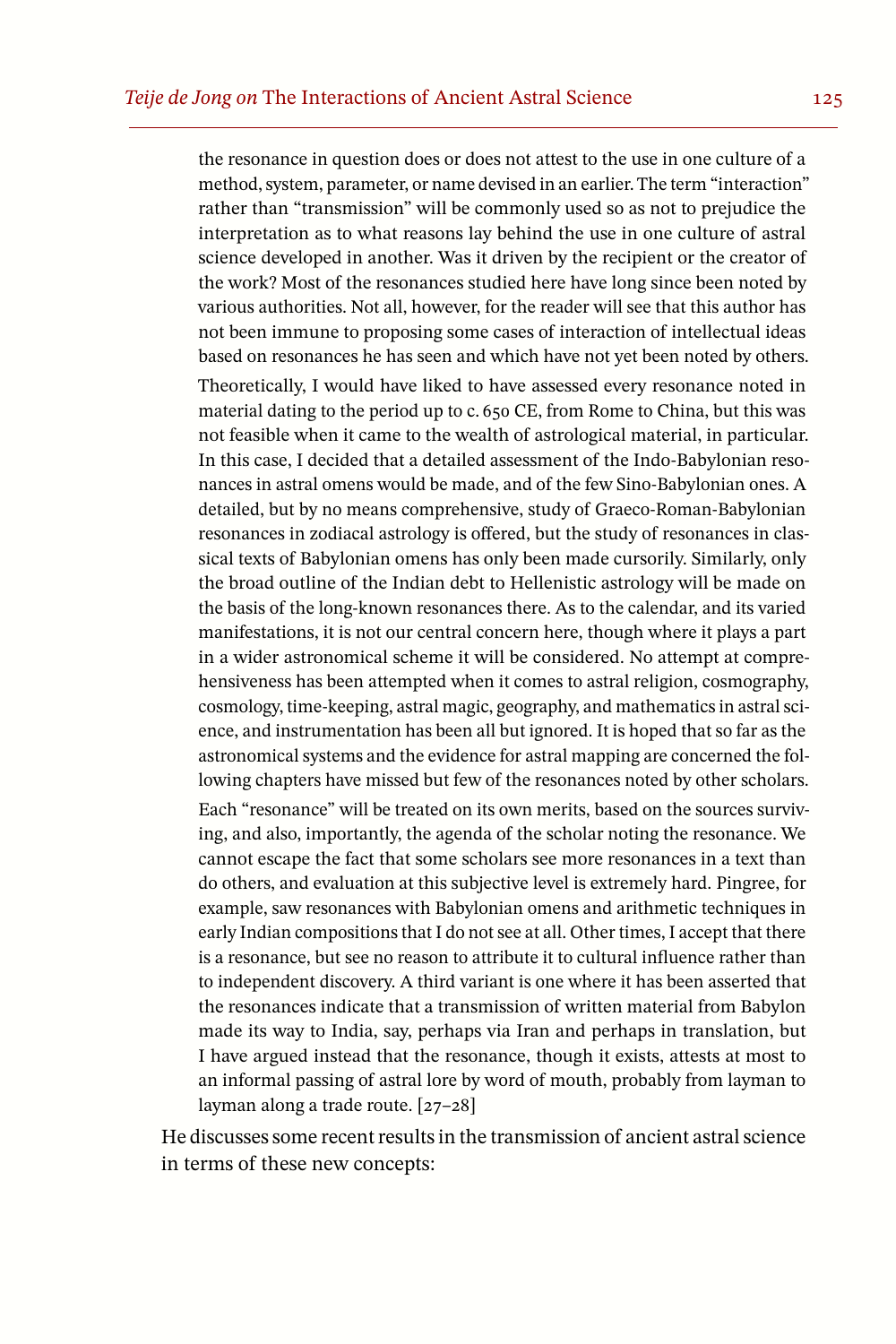It is an opportune moment to reconsider the interactions of ancient astral science in that geographically connected landmass from China to Europe. Developments *within* the fields of cuneiform, Greek, Demotic, Coptic, and West Semitic astral science over the last few years have meant that the assumptions of the previous generation of scholars needed to be overhauled. Some of these have been mentioned already. A significant contribution to the history of Indian astral science was made by Falk (2001) with his careful redating [*sic*] of the *Yavanajataka,* and this and our joint re-reading of the last chapter of that composition have now permitted a radical reevaluation of early Graeco-Indian interactions in the astral sciences (see ch. 8.c). A careful reanalysis of the contexts of both Indian and Mesopotamian astral science has led me to conclude that there is no Mesopotamian influence on India in this area in the period prior to c. 300 BCE, and thereafter none that is not mediated by other cultures (chs. 8.b and 8.c). The reevaluation of the early history of Greek astronomy fits well with this new model of early Hellenistic contacts with India. We know a little more about the earliest astral science in Iran, and a great deal more about early West Semitic astronomyastrology and calendrics, thanks in part to the discoveries at Qumran. In ch. 4.a, Ben-Dov has provided a snapshot of the spread of Babylonian astral science to the West Semitic areas in the period prior to c. 150 BCE, and both his and Panaino's description of the situation in Iran fit well with the picture pieced together from the cuneiform and Greek sources of that period of astral science in and around Mesopotamia.

The recent surge in interest amongst Egyptologists in the astral sciences preserved in the late papyri, and in a reassessment of earlier data, has forced us to rethink the extent of the debt Hellenistic and Roman astrology and astronomy owe to the ancient Egyptians, and both Quack and von Lieven are at the forefront of this new movement. Quack's contribution here (ch. 3.a) is a major summary of the new state of the field.

We have learned a great deal more in recent years about the extent to which arithmetic astronomy played a dominant role in the first three to four centuries CE in Egypt, and more about the way that astronomy both borrowed and adapted Babylonian methods preserved on cuneiform tablets. We are also better able, on the basis of this work, to recognize that Ptolemy's works were not of central importance precisely at the time when sophisticated arithmetic astronomy began to be taken up in India and Iran. We know more about the background to Ptolemy's achievements, suggesting at once that he was typical of his era, but also that his era produced a great leap forward when it came to trigonometric, predictive astronomy. All of this fits well with the description of and explanation for the development of astral science in India in the first few centuries CE. Mercier's contribution (ch. 8.e) conclusively solves a debate that has raged since the early 1970s as to the extent to which the early Indian trigonometric *siddhāntas* made use of parameters perfected on the basis of